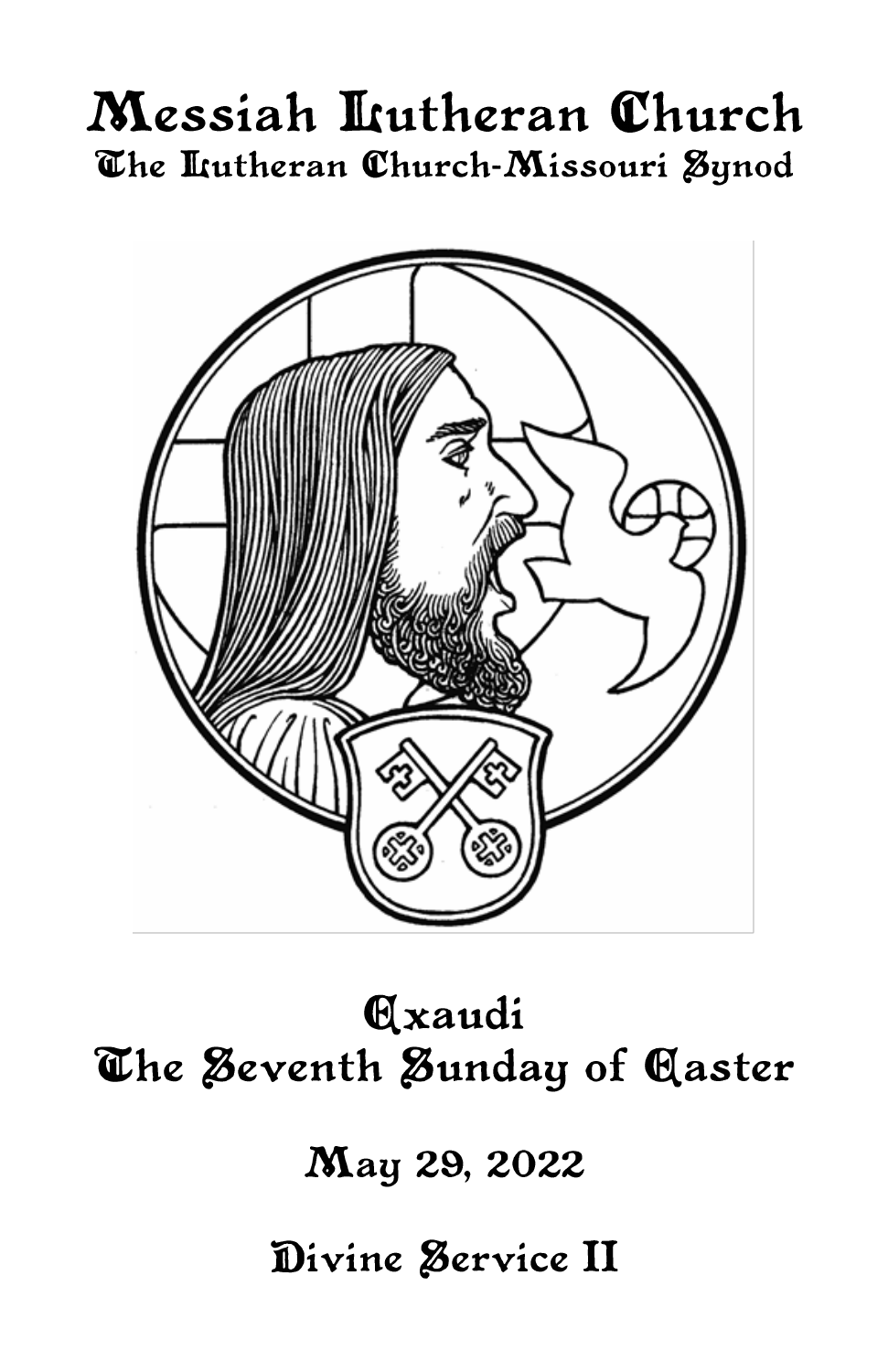## **Messiah Lutheran Church**

Rev. James A. Roemke, Pastor 2026 22nd Ave. Kenosha, WI 53140 Church Office: 262-551-8182 Pastor's Cell: 262-455-0255 Website: [www.messiahkenosha.org](http://www.messiahkenosha.org/) Calendar: <https://tinyurl.com/calendarmlc> Church Email: [secretary@messiahkenosha.org](https://d.docs.live.net/fdeed90a8019e9e6/Documents/2019%20PDF%20Bulletins/secretary@messiahkenosha.org) Pastor's Email: [pastorroemke@yahoo.com](mailto:pastorroemke@yahoo.com)

**VISITORS WELCOME!** A special welcome to any visitors and guests who are with us today. Please sign the guestbook near the front door and introduce yourself to the pastor after the service. We pray that the hearing and receiving of the Word of God in our midst will be filled with joy and thanksgiving!

**HOLY COMMUNION** is celebrated every Sunday and on Feast Days. Visiting communicant members of the Lutheran Church—Missouri Synod are invited to commune today. All other visitors are asked to speak with the pastor before coming to the altar. If there is time before the service, introduce yourself to the pastor or an elder. Other visitors are invited to use this time for prayer. If you desire information about attending communion, you are encouraged to visit with the pastor after the service today.

**PRAYERS OF PREPARATION** are found in the cover of the hymnals. Take some time before the service begins in quiet preparation and prayer. **Please turn off and put away all electronic devices during the service.**

**+SERVING TODAY+ Elder:** Jim Vescova **Ushers:** Mark Varvil & Roger Jeschke **Greeters:** Garett & Brooke Koch **Organist:** Evone Hagerman **Altar Guild:** Cara Zietz & LeAnn Varvil **Altar Flowers:** Provided by John & Irene Bashinsky in honor of their 70th wedding anniversary.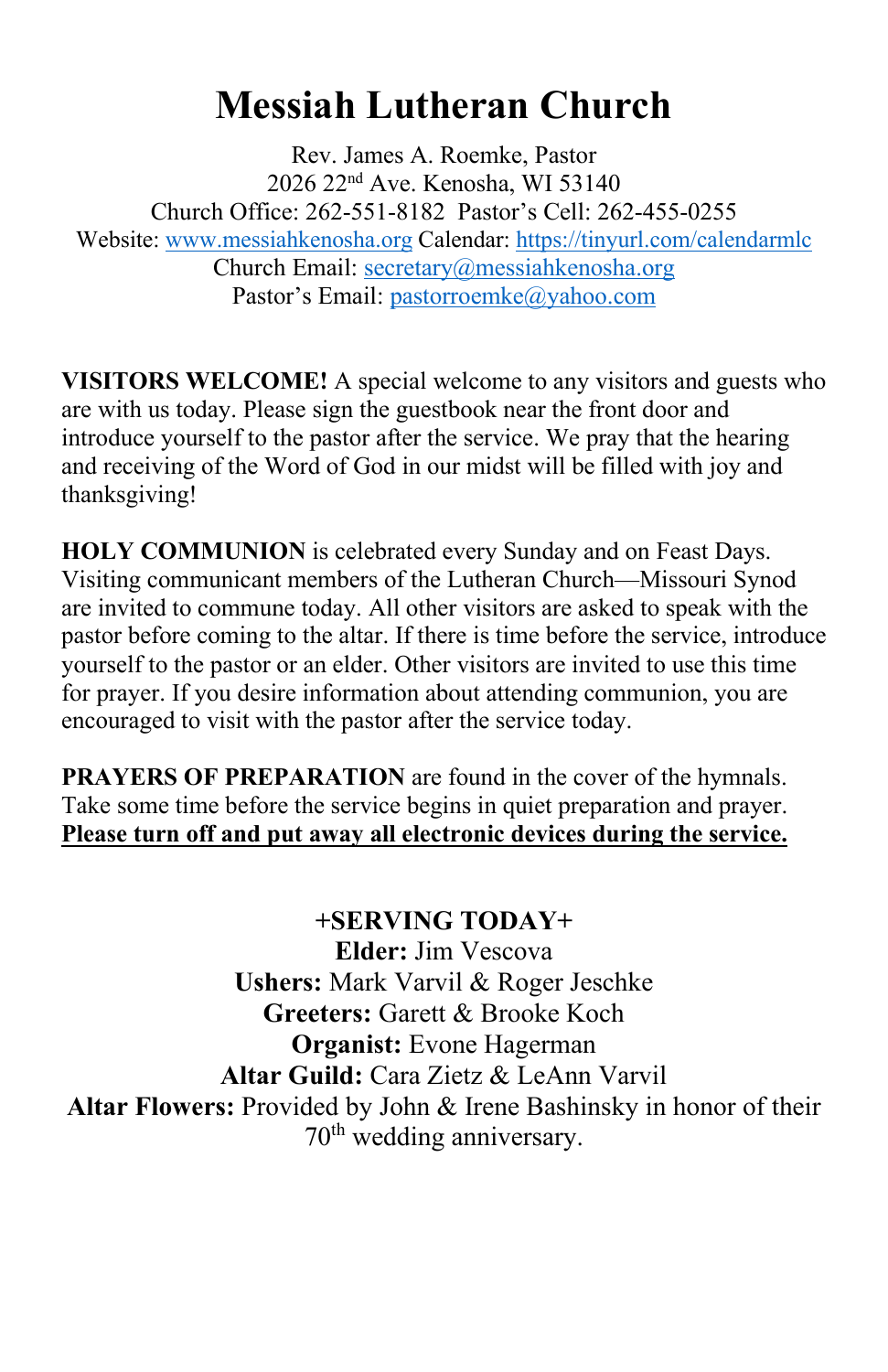*Stand* **Confession and Absolution** *p167* **+SERVICE OF THE WORD+ Introit** *Ps. 27:1, 11a, 12; antiphon: Ps. 27:7a, 8b, 9a* Hear, O LORD, when I cry aloud. Alle- | luia.\* Your face, LORD, do I seek; hide not your face from me. Alle- | luia. **The LORD is my light and my salvation; whom | shall I fear?\* The LORD is the stronghold of my life; of whom shall I | be afraid?** Teach me your way, | O LORD;\* give me not up to the will of my adver- | saries; **for false witnesses have risen a- | gainst me,\* and they breathe out | violence. Glory be to the Father and** | **to the Son**\*  **and to the Holy** | **Spirit;**

**as it was in the be-** | **ginning,**\*  **is now, and will be forever.** | **Amen.**

Hear, O LORD, when I cry aloud. Alle- | luia.\* Your face, LORD, do I seek; hide not your face from me. Alle- | luia.

### **Kyrie** *p168* **This is the Feast** *p171* **Salutation and Collect of the Day** *p172*

O King of glory, Lord of hosts, uplifted in triumph far above all heavens, leave us not without consolation but send us the Spirit of truth whom You promised from the Father; for You live and reign with Him and the Holy Spirit, one God, now and forever.

*Sit*

### **Old Testament Reading** *Ezekiel 36:22–28*

<sup>22"</sup>Therefore say to the house of Israel, Thus says the Lord GOD: It is not for your sake, O house of Israel, that I am about to act, but for the sake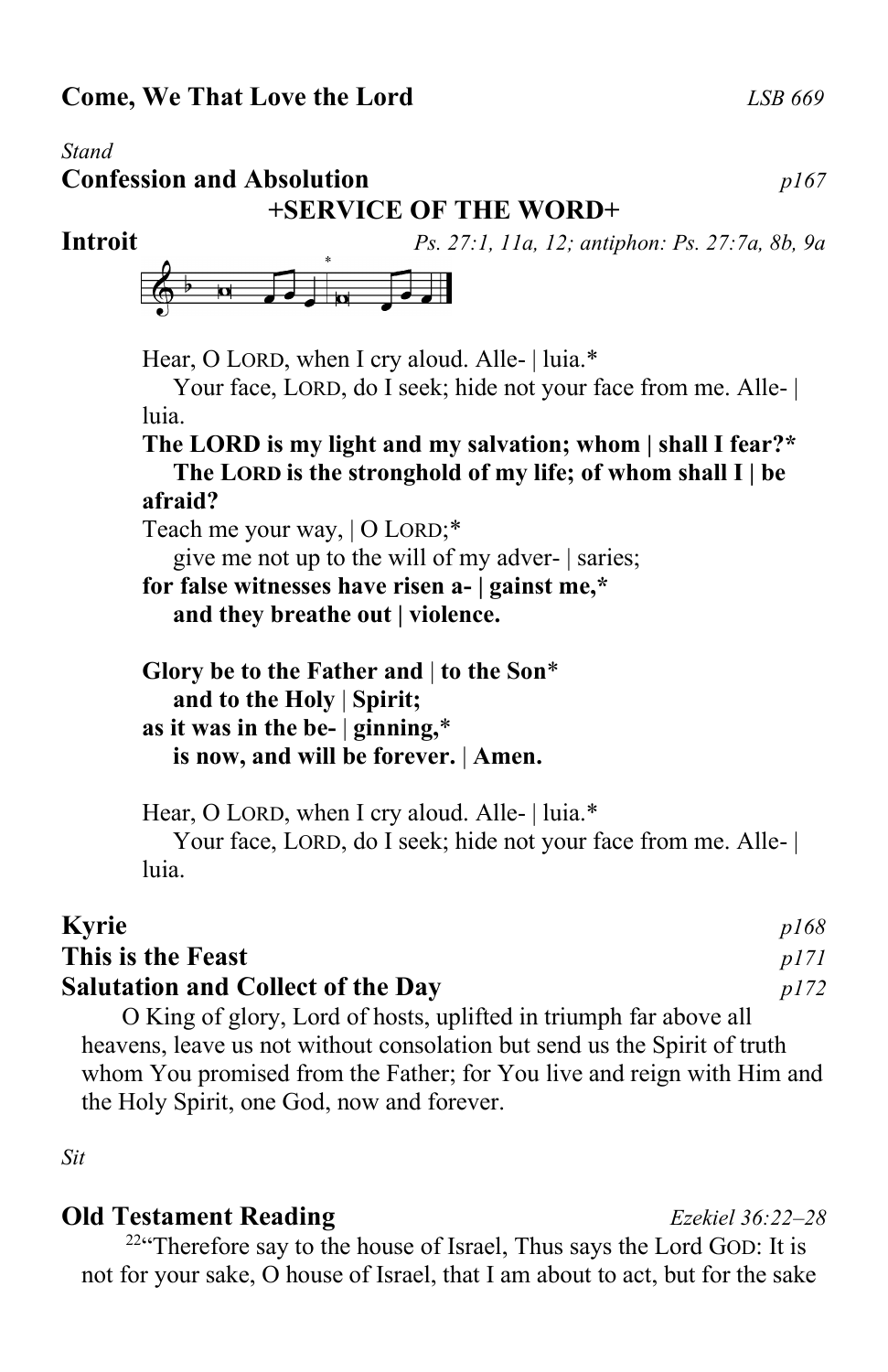of my holy name, which you have profaned among the nations to which you came. <sup>23</sup>And I will vindicate the holiness of my great name, which has been profaned among the nations, and which you have profaned among them. And the nations will know that I am the LORD, declares the Lord GOD, when through you I vindicate my holiness before their eyes. <sup>24</sup>I will take you from the nations and gather you from all the countries and bring you into your own land. <sup>25</sup>I will sprinkle clean water on you, and you shall be clean from all your uncleannesses, and from all your idols I will cleanse you. <sup>26</sup>And I will give you a new heart, and a new spirit I will put within you. And I will remove the heart of stone from your flesh and give you a heart of flesh. <sup>27</sup>And I will put my Spirit within you, and cause you to walk in my statutes and be careful to obey my just decrees. <sup>28</sup>You shall dwell in the land that I gave to your fathers, and you shall be my people, and I will be your God.

### **Create in Me** *LSB 956*

<sup>7</sup>The end of all things is at hand; therefore be self-controlled and soberminded for the sake of your prayers. <sup>8</sup>Above all, keep loving one another earnestly, since love covers a multitude of sins. <sup>9</sup>Show hospitality to one another without grumbling. <sup>10</sup>As each has received a gift, use it to serve one another, as good stewards of God's varied grace: <sup>11</sup>whoever speaks, as one who speaks oracles of God; whoever serves, as one who serves by the strength that God supplies—in order that in everything God may be glorified through Jesus Christ. To him belong glory and dominion forever and ever. Amen.

#### *Stand* **Alleluia and Verse** *p173*

#### **Holy Gospel** *John 15:26—16:4*

 $^{26}$ [Jesus said:] "When the Helper comes, whom I will send to you from the Father, the Spirit of truth, who proceeds from the Father, he will bear witness about me. <sup>27</sup>And you also will bear witness, because you have been with me from the beginning.

<sup>16:1</sup> I have said all these things to you to keep you from falling away. <sup>2</sup>They will put you out of the synagogues. Indeed, the hour is coming when whoever kills you will think he is offering service to God. <sup>3</sup>And they will do these things because they have not known the Father, nor me. <sup>4</sup>But I have said these things to you, that when their hour comes you may remember that I told them to you."

### **Epistle** *1 Peter 4:7–11*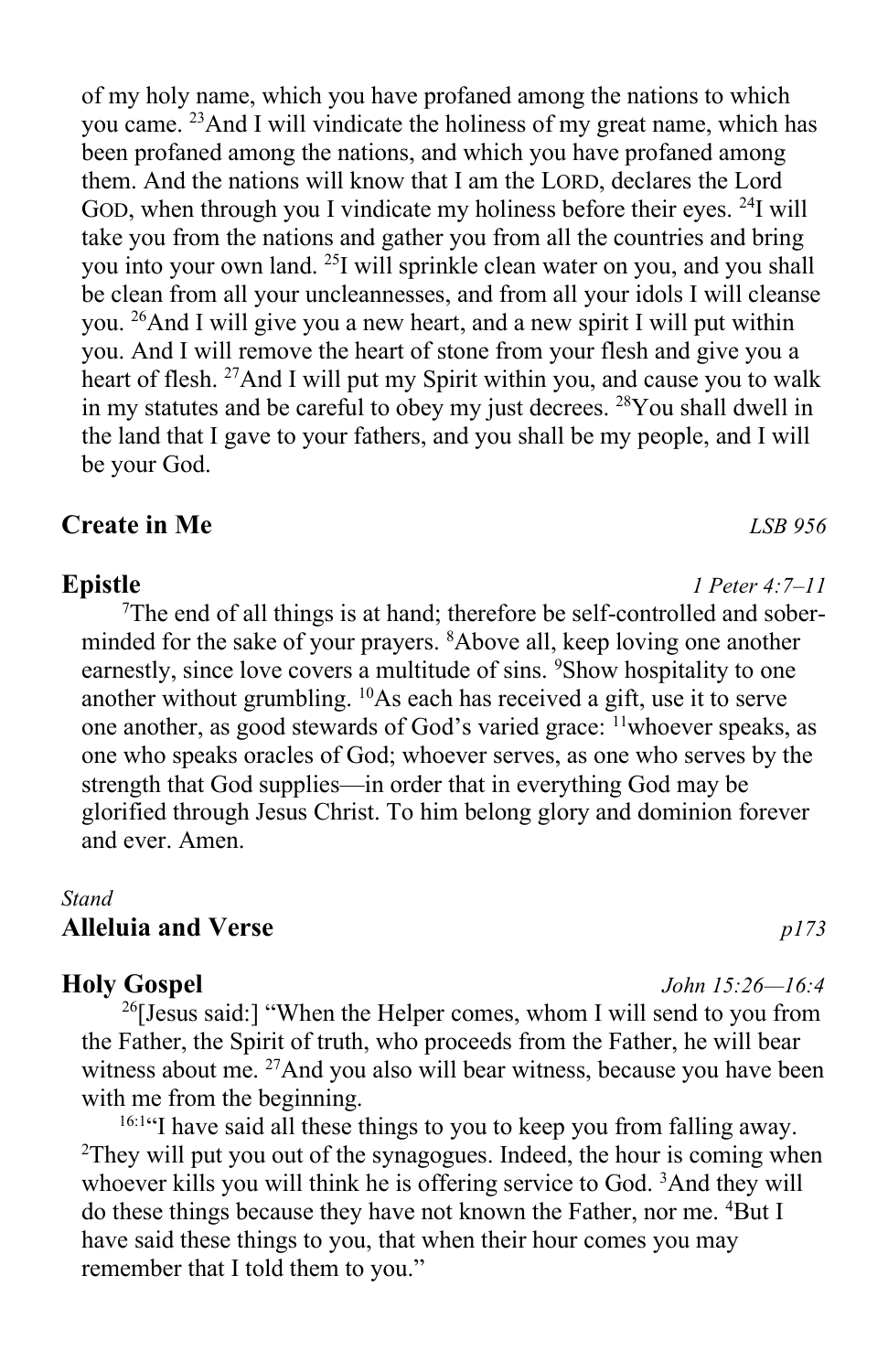| ۰.<br>$-$ | ٧<br>۰.<br>$\sim$ |
|-----------|-------------------|

| <b>Christ Is the World's Redeemer</b>     | LSB 539 |  |
|-------------------------------------------|---------|--|
| Sermon                                    |         |  |
| <b>Stand</b>                              |         |  |
| <b>Nicene Creed</b>                       | p174    |  |
| <b>Prayer of the Church</b>               |         |  |
| <b>Offertory - New Testament Canticle</b> | p266    |  |
| +SERVICE OF THE SACRAMENT+                |         |  |
| Preface                                   | p177    |  |
| <b>Sanctus</b>                            | p178    |  |
| <b>Prayer of Thanksgiving</b>             |         |  |
| The Words of Our Lord                     | p179    |  |
| <b>Proclamation of Christ</b>             |         |  |
| <b>Lord's Prayer</b>                      |         |  |
| <b>Pax Domini</b>                         | p180    |  |
| <b>Agnus Dei</b>                          |         |  |
| Sit                                       |         |  |
| <b>Distribution</b>                       |         |  |
| <b>How Firm a Foundation</b>              | LSB 728 |  |
| <b>Alleluia! Sing to Jesus</b>            | LSB 821 |  |
| I Come, O Savior, to Thy Table            | LSB 618 |  |
| <b>Lord Jesus Christ, We Humbly Pray</b>  | LSB 623 |  |
| <b>Stand</b>                              |         |  |
| <b>Thank the Lord</b>                     | p181    |  |
| <b>Post-Communion Collect</b>             | p183    |  |
| <b>Benediction</b>                        |         |  |
| Go, My Children, with My Blessing         | LSB 922 |  |

## $+VDMA+$

Verbum Domini Manet in Aeternum The Word of the Hord endures forever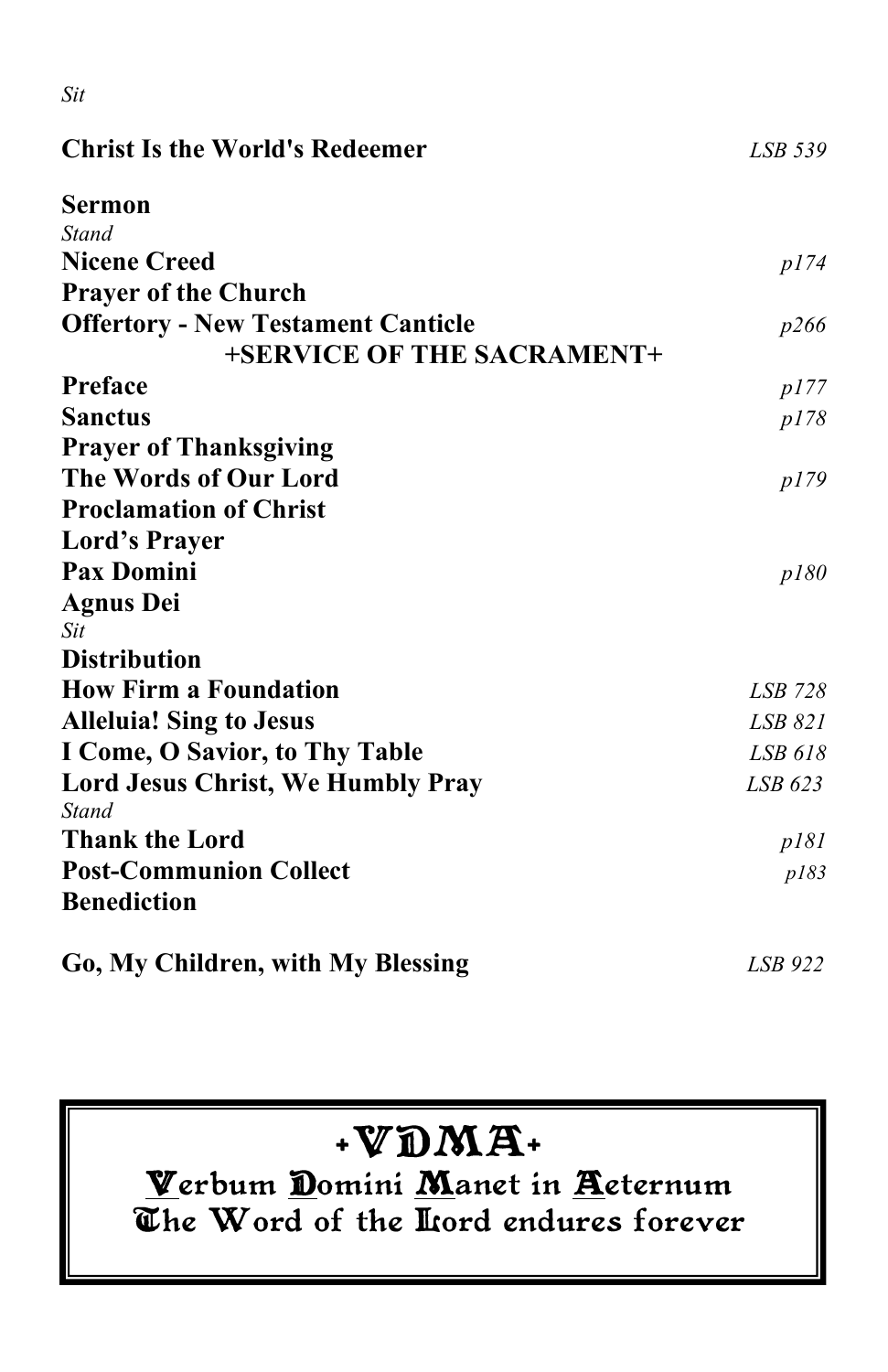#### **+PRAYER LIST+**

- Those who serve in our armed forces: Rick Zuehls, Rev. Lynn Christensen, Rianon Padro, and for veterans.
- For all those suffering from illnesses or other trials, including: David Kristopeit (brother-in-law of Linda Polcin), Herb Knautz (relative of Angela Pynaker), Rylie Snodgrass, Fran Kroll, Hannah Basquez (granddaughter of Jim & Kathy Vescova), Vern and Judy Stern (relatives of Jane Gundlach), Nancy Davenport (aunt of Cara Zietz), David Scholz (brother of Ted Scholz), Mark Jagow (cousin of Ted Scholz), Jen Bertz, Henry Buehrens, and Ashley & Abriana (friends of Sandra Babel).

### **+ANNOUNCEMENTS FOR THE WEEK OF MAY 29 th+**

- **KINGFISH GAME:** If you would like tickets to our Kingfish group outing on Friday, July  $8<sup>th</sup>$ , please sign up on the sheet in the hallway. Tickets are \$19 each and include all-you-can-eat food one hour before the game. It's German Heritage Night and our polka band will be performing. Please submit payments to Lesa by June  $12<sup>th</sup>$ ; checks should be made out to the Kenosha Kingfish.
- **WOMEN'S BIBLE STUDY** will continue throughout the summer on Wednesdays from 9:00 to 10:30 am. We are doing a comprehensive review of Luther's catechism using the 2017 version. The book is recommended but not required. We also support a seminarian through free will offerings. Call Jane Gundlach with any questions at 262-764-1458.
- **GRADUATES:** If you or your child is graduating high school or college this year, please send Lesa the details to be included in an upcoming email newsletter.
- **FELLOWSHIP:** Sign up on the sheet in the hallway if you would like to host fellowship time after the service. Please remember that in addition to bringing snacks and juice, you are also signing up to serve and clean up afterwards. If you are not able to stay long enough to clean up after fellowship time, please either ask someone specific to do it for you, or instead sign up for a day when you do not have to rush off. Thank you to all of you who contribute their time, talents, and treasures to provide this need for our congregation.

#### **+CONTRIBUTIONS+**

| Budgeted Lord's Work Needed Weekly: | \$4,653  |
|-------------------------------------|----------|
| Lord's Work Received week of 5/22:  | 3.615    |
| Difference Received vs. Needed:     | $-1.038$ |
| Difference Received vs. Needed YTD: | $+3.084$ |
| Mortgage Balance as of 3/3/2022:    | 53,283   |

### **ATTENDANCE 5/22:** 127